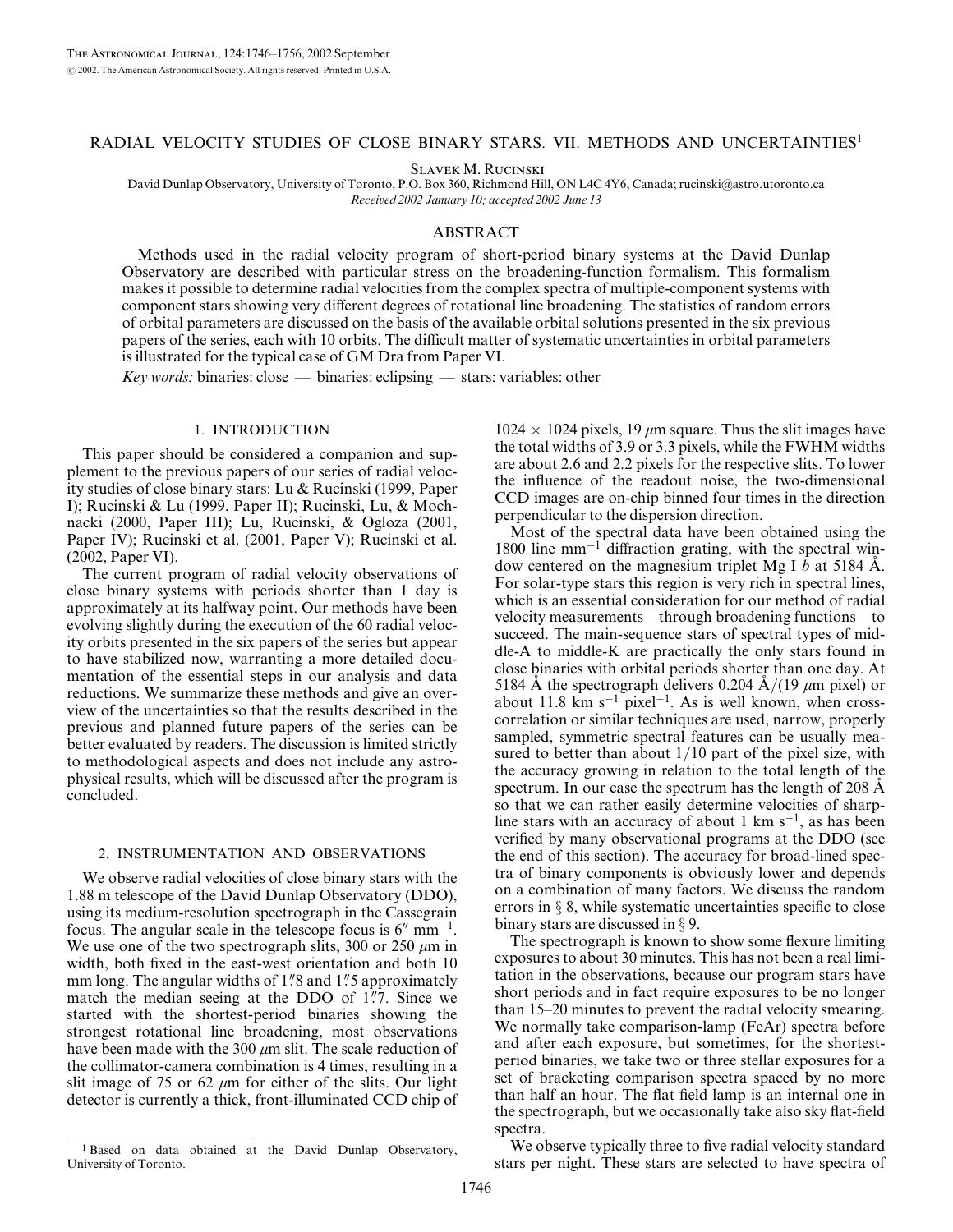similar spectral types to our program stars, to serve later as templates in our technique of radial velocity measurements through broadening functions (see  $\S$  $\S$  5–6). An intercomparison of radial velocities of standard stars gives an estimate of random errors at the level of about  $1.0-1.2$  km s<sup>-1</sup>. This agrees with the results for Cepheids observed at the DDO by Sugars & Evans (1994) and Evans (2000), where the errors were estimated at  $1.0-1.3$  km s<sup>-1</sup>. A fraction in these errors may come from our continuing use of the IAU standard-star list as published in the 1995 Nautical Almanac. As explained in Stefanik et al. (1999), at that time the IAU list contained a few stars that are unsuitable as radial velocity standards. Since we used many different standard stars from the IAU list, these systematic errors averaged out to some degree and manifested themselves mostly as random errors. We now use exclusively the list of Stefanik et al. (1999), but the results of our program may be affected by the uncertainties in the old standard velocity data at a level of 0.2–0.5 km  $s^{-1}$ .

# 3. INITIAL ANALYSIS OF SPECTRA

The reductions consist of several stages. Stage 1 consists of a transformation from two-dimensional images to onedimensional, wavelength-calibrated, rectified spectra. All of the steps, starting with debiasing and flat-fielding, utilize the

standard techniques within  $IRAF<sup>2</sup>$  We make sure to use a consistent set of low-order polynomials for the dispersion relation and use the IRAF rejection algorithm for rectification of the spectra; both steps are facilitated by the short length of our spectra within which the dispersion and the CCD sensitivity vary only slightly and in a smooth way.

Figure 1 shows a typical spectrum for our program of the binary KR Com, one of the stars presented in the most recent paper of the series (Rucinski et al. 2002, Paper VI). It is a typical yet difficult case, in the sense that we frequently have been dealing with rather complex, multicomponent spectra, even among relatively bright stars (7th magnitude in this case). Some systems of our program have been previously known binaries, too difficult to handle using traditional (including cross-correlation) methods, but many were recently discovered as photometric variables.

The spectra of KR Com are dominated by the third, slowly rotating component which—although the fainter one in the visual system—dominates the spectral appearance and produces sharp, easily identifiable spectral lines. The

<sup>2</sup> IRAF is distributed by the National Optical Astronomy Observatory, which is operated by the Association of Universities for Research in Astronomy, Inc., under cooperative agreement with the National Science Foundation.



Fig. 1.—Left: Spectra of the sharp-line template star HD 89449 (top spectrum) and of the close binary star KR Com (bottom spectrum, shifted down by 0.5 in the observed flux). The spectral types of the stars are F6IV and G0IV, respectively. Top right: Broadening function (BF) obtained by our linear deconvolution using the two spectra in the left panel. When measuring radial velocities of a binary, we initially fit the whole triple feature by Gaussians then subtract the sharp-line component and repeat the determination for the close binary. The three components of the BF are shown by thin lines. Bottom right: Crosscorrelation function (CCF, thick line), in comparison with the BF (thin line), both obtained from the same spectra at left. The CCF has much lower resolution than the BF, but also shows negative excursions in the zero (baseline) level. While Gaussians may be a reasonable tool for measurement of radial velocities from the CCFs, the BFs are much better defined; note the much steeper outer ends of the BF relative to the Gaussians. We discuss extensively the systematic uncertainties of this type in  $\S$  9.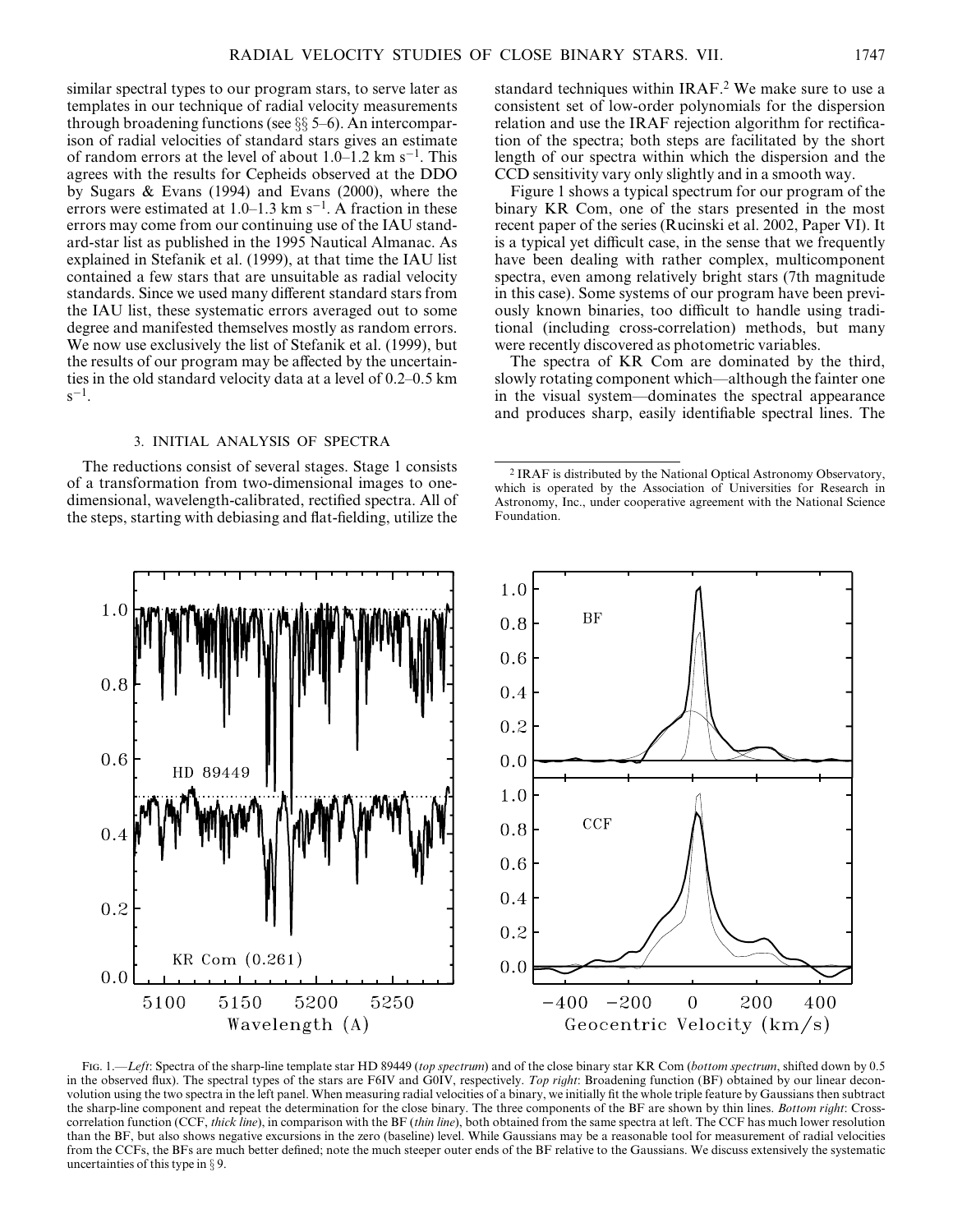triplicity of KR Com went apparently unnoticed for so long mostly because, superficially, the spectra look like those of a single, slowly rotating star and—paradoxically—the spectrum of the brighter binary component is not normally visible. The presence of the binary, which produces the broad spectral signature, manifests itself spectrally only through merging of more common, weaker lines and the general lowering of the continuum, and it is difficult to notice in low signal-to-noise ratio  $(S/N)$  spectra. The low-level photometric variability of the whole system is due to the contact binary, which is the brighter component in the system, but the variability signal is sufficiently "diluted" in the combined light of the system that it took the high quality of the Hipparcos photometry to discover it.

Spectra such as those shown in the left panel of Figure 1 are not analyzed directly but are subject to the broadeningfunction extraction process, which is followed by measurements of radial velocities.

# 4. WHY WE DO NOT USE THE CROSS-CORRELATION FUNCTION

Step 2 of the analysis is the determination of the broadening function (BF). The BF approach was described before in Rucinski (1992, 1999) and is discussed more extensively in  $\S$  5. In essence, it consists of a linear, leastsquares determination of the broadening convolution kernel from rotationally—and orbitally—broadened spectra, utilizing spectra of sharp-line, slowly rotating radial velocity standards. We do not use the popular cross-correlation function (CCF) technique because it appears to give inferior and biased results for close binary systems. We now try to explain this rather strong statement.

1. The CCF combines the broadening of the program spectrum with that of the template, with a resulting loss of resolution, while the BF approach attempts to remove the common broadening contributions. Only if the template spectrum were a series of delta functions would the results be the same.

2. The definition of the baseline in the CCF is usually difficult and may lead to problems when relative luminosities of components are determined.

3. Outside of the main peak, which is used for radial velocity determination, the CCF always shows a fringing pattern, which may affect the strength and intensity of secondary correlation peaks for multiple systems. For very close binaries, the secondary fringes frequently produce the '' peak-pulling '' effect of the systematically smaller radial velocity amplitudes, but a more complex interaction is entirely possible.

4. The shape of the CCF beyond the main correlation peak depends on the shape of the stellar spectrum. For the same star observations in different parts of the spectrum define different CCFs. This problem is rarely recognized and is particularly severe for sparse spectra, when the CCF is analyzed over a wide range of correlation lags.

The problems listed above are illustrated in Figure 1 for the case of the triple system KR Com. In the right panel, we show a comparison of the BF with the CCF for the same spectra. While the BF very clearly shows all three components in the system, it would be very difficult separate the three signatures using the CCF. The superior resolution offered by the BF approach has permitted us to analyze

spectra with very strong rotational broadening, combined with situations of three or more sets of blended lines in triple and quadruple systems, with component stars showing different amounts of rotational broadening. Such systems have frequently been abandoned in the past because of insurmountable difficulties with separating and measuring the radial velocities of individual components.

The problems of the baseline location and fringing in the CCF, as well as of the dependence on the shape of the stellar spectrum, are illustrated in Figure 2. This figure contains a result of the following data-processing experiment. A highquality, but somewhat sparse, stellar spectrum (left, sampled at equal velocity steps of  $0.88 \text{ km s}^{-1}$ ) was convolved with the single-star rotational-broadening pattern with  $V \sin i = 88$  km s<sup>-1</sup> and then subjected to the CCF determination. No noise was added, so the CCF is basically perfectly determined and can be used for a direct comparison with the assumed broadening function. The right panel of the figure compares the assumed broadening profile (*dot*ted line), which is the same as the BF, with the CCF (solid line). The strong fringes in the CCF are very well visible. In this particular case, the unusual strength the positive fringes results from the low density of spectral features in the original spectrum and illustrates the dependence of the CCF on the stellar spectrum. While the BF formalism is insensitive to the density and distribution of the spectral lines, the CCF—beyond the main peak—does depend on the spectral region. Thus sparse spectra will lead to less well defined broadening functions with larger random errors (simply because of the lower information content), while the CCF will additionally show systematic differences in the fringing pattern outside the main peak.

The negative fringes that are always present in the CCF can produce a quasi baseline around the main correlation peak at a very different level than expected. In the case shown in Figure 2, the local baseline is located about  $-0.1$ below the originally assumed broadening profile. If only a small part of the CCF were used, this is where the baseline would normally be located. Since a CCF would rarely be used for anything else but a radial velocity determination from the correlation peak, the exact location of the baseline may seem immaterial. However, when a secondary star is added to the picture, with the similar rotational broadening and a velocity separation comparable to the rotational broadening, as is the case for short-period binary stars, then the secondary peak in the CCF will definitely interact with the primary-star fringing pattern; there will be also the reverse interaction of the secondary pattern with the primary peak. For single objects the fringes are basically irrelevant, so that very close or identical radial velocities are determined using both techniques. Problems occur when multiple components are present in the spectra, and they are particularly severe in the CCF when the broadening of the lines is of the same scale as the line splitting, exactly the situation we face in our program.

We recognize that a method based on the two-dimensional cross-correlation function called TODCOR (Zucker & Mazeh 1994; Zucker et al. 1995) has been developed and successfully applied to several multilined stellar systems showing sharp spectral lines. We did not attempt to use this technique mostly because we feel more comfortable with a tool developed by ourselves, but also because (1) TODCOR is designed for sharp-line spectra and has not been demonstrated to work for the very broad lines of contact binaries,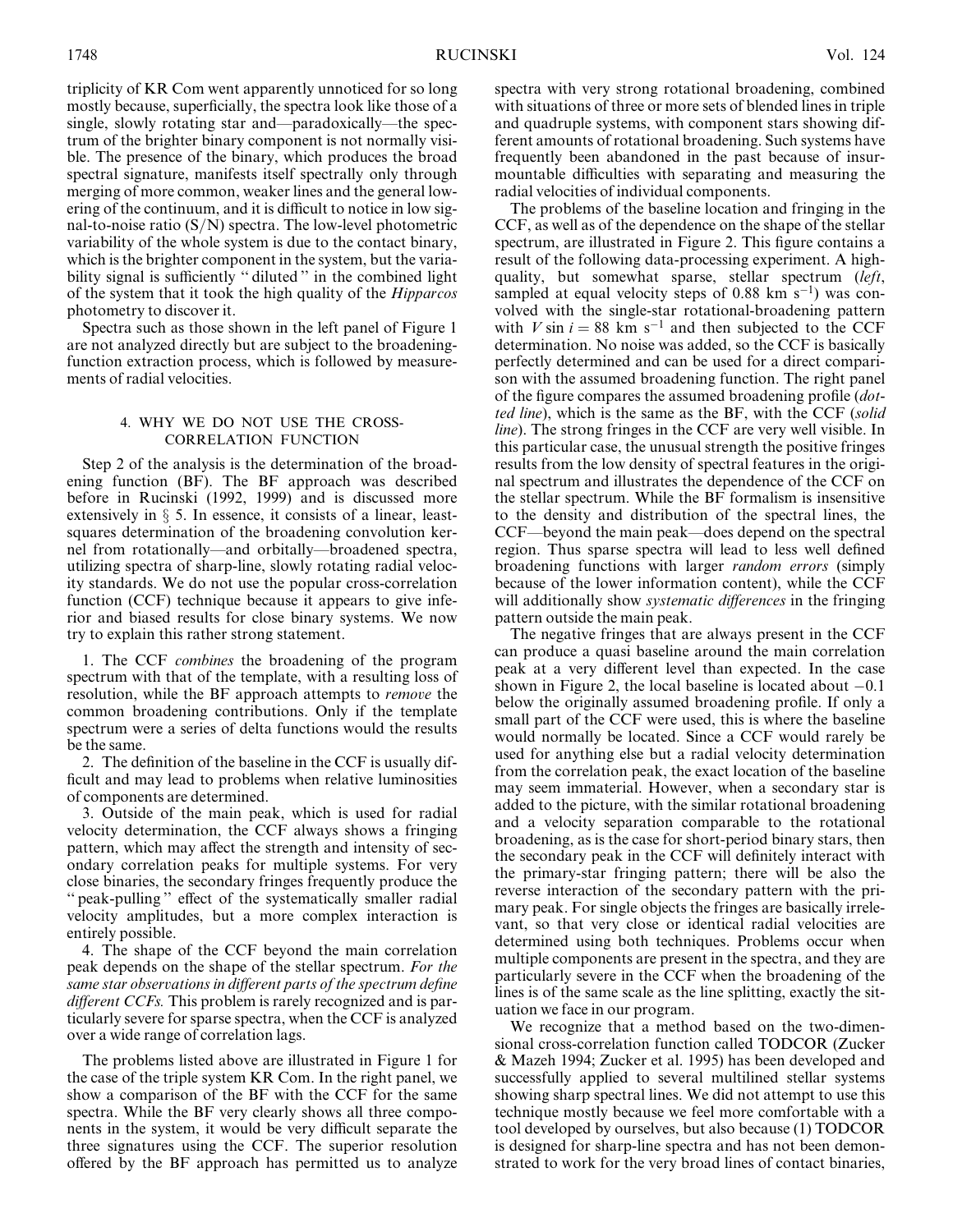

FIG. 2.—Experiment in data processing. Left: High-resolution spectrum rebinned to equal velocity steps of 0.88 km s<sup>-1</sup>, without any additional broadening (dotted line) and with rotational broadening of V sin  $i = 88$  km s<sup>-1</sup>. The CCF for the two spectra is shown in the right panel. Note the strong positive fringes outside the main correlation peak, as well as the shift of the quasi baseline well below the expected zero level; the actual broadening function has been shifted down by  $-0.1$  units to visualize the most likely placement of the local baseline in the vicinity of the correlation peak.

and (2) we frequently deal with mixed very broad and narrow spectral signatures, which would require extension of the TODCOR capabilities even further. We note that the nonlinear nature of the cross-correlation complicates the derivation of the relative luminosities of components and requires a complex calibration, while our linear approach gives directly the relative luminosities through integration of the individual features in the broadening functions. This is particularly convenient for systems with components showing very different degrees of rotational broadening.

# 5. BROADENING FUNCTIONS

We define the broadening function<sup>3</sup> as a function that transforms a sharp-line spectrum of a standard star into a broadened spectrum of a binary, or for that matter of any other star showing geometrical, Doppler-effect line broadening. This way we not only determine the broadening-function shape but also automatically relate the absolute velocities of program stars to the radial velocity standards used as templates, a common advantage with the CCF approach. We do not use model spectra, e.g., through representation of spectral lines by delta functions. While the broadening functions determined that way would be cleaner and much better defined than those utilizing standard-star templates, the advantage of the automatic relative radial velocity calibration would be lost.

We perform all radial velocity determinations in the geocentric system and only later transform the results to the barycentric (heliocentric with planetary corrections) system. Thus we start with a raw template spectrum  $S_t$ , with its wavelength scale in  $W_t$ , and a raw program spectrum  $S_p$ , with its wavelength scale in  $W_p$ . Both  $S_t$  and  $S_p$  are rectified and normalized to unity. To diminish the importance of the one-to-zero discontinuities at the ends of the spectra, we invert them so that the absorption lines are represented by positive spikes:  $S'_t = 1 - S_t$  and  $S'_p = 1 - S_p$ .

The spectra must be of similar spectral type. We normally use the templates with spectra within one spectral type. However, we have found that F-type templates will work reasonably well for radial velocity determinations between middle A-types to early K-type stars; however, the relative luminosity estimates from the individual peaks will then be wrong.

The spectra must first be resampled into equal steps in velocity. In our case the velocity step is typically  $\Delta v =$  $11.8 \text{ km s}^{-1}$ . An auxiliary vector of wavelengths is now created with elements  $W_i = W_0(1 + r)^i$ , where  $i = 0, ..., n - 1$ is the index in the new vector and  $r = \Delta v/c$ , where c is the velocity of light. The origin of this vector,  $W_0$ , is selected to fall just above both origins of  $W_t$  and  $W_p$  for a meaningful interpolation of both spectra into the new wavelength scale. The length of  $W$  in our case is usually selected to be  $n = 1000-1020$  spectral elements. The spectra  $S'_t$  and  $S'_p$  are linearly interpolated using  $W$ , by treating  $W_t$  and  $W_p$  as the respective abscissae, to create the spectra used in the BF derivation: for the template  $T$  and for the program star  $P$ . After this is accomplished, the three wavelength vectors  $W, W_t$ , and  $W_p$  are no longer needed because the program and the template spectra are now in the same (geocentric) velocity

<sup>&</sup>lt;sup>3</sup> A full description of the concept of the broadening functions with examples and detailed programming suggestions is available at http:// www.astro.utoronto.ca/~rucinski.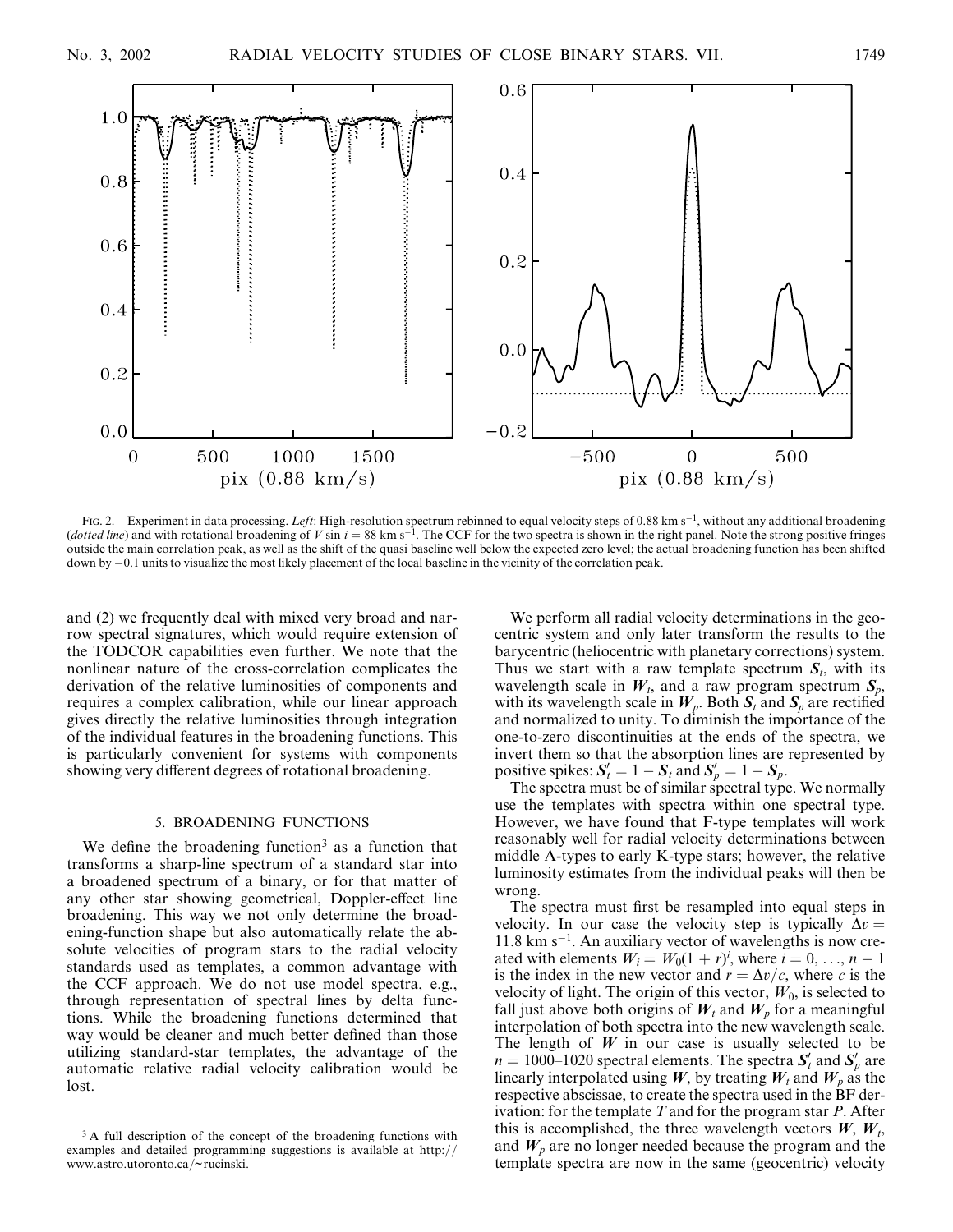system. We can think about them as functions  $P(n)$  and  $T(n)$ with the same velocity axis or vectors  $P$  and  $T$  over the same range of indices.

The convolution operation, which maps a sharp-line spectrum T into a broad and/or binary-star spectrum  $P$ ,

$$
P(\lambda') = \int B(\lambda' - \lambda) T(\lambda) d\lambda \tag{1}
$$

can be written as an array operation

$$
P = DB , \t\t(2)
$$

in which the rectangular array  **is created from the vector** T by placing it as columns of D after shifting it downward by one index for each successive column (see below or for further details consult Rucinski 1992, 1999). The broadening function is represented by a vector of the unknowns in the solution, **B**. The array **D** has the short dimension m and the long dimension  $n - m + 1$ ; it accomplishes the mapping of  $T \rightarrow P$ . We normally use the odd number for the size of the broadening function  $m$  to have it centered at the pixel symmetrically distant from both ends. Also, for proper handling of the ends,  $m' =$  integer( $m/2$ ) points are removed from both ends of P.

The convolution operation equivalent to equation (2), which is used in the least-squares determination of  $\bm{B}$ , can be written as a system of overdetermined linear equations:

$$
P_i = \sum_{j=0}^{m-1} T_{i+m-j} B_j , \text{ with } i = m', \dots, n - m' - 1 . \quad (3)
$$

The number of equations should be several times larger than the number of unknowns,  $n - m + 1 > m$ . In our program we normally use  $n = 1000-1020$  and  $m = 121$ . The size of the broadening function  $m$  translates into the relative velocity range (program minus template) of  $\pm 708$  km s<sup>-1</sup>, insuring a good definition of the BF itself and of the flat baseline around it. The actual size of the broadening function is a matter of choice; sometimes we repeat the BF determination with a smaller  $m$  for binary systems with moderate line splitting when a wide window of over  $1400 \text{ km s}^{-1}$  is not needed. The point is to use as short a BF as possible because the quality of the determination (overdeterminacy) increases in relation to how many times the spectra are longer than the BF.

Solving the broadening function  $B_j$  is accomplished by least squares. We are strong advocates of the singular value decomposition (SVD) technique, which is particularly useful in eliminating those parts of the spectra that carry no information (the interline continuum), but create linear dependencies. The approach involving rejection of small singular values is the best for restoration of the shape of the BF for its subsequent modeling. However, with the radial velocities in mind, we do not in fact eliminate any singular values. In this respect we have departed somewhat from the original philosophy, but this departure has a reason; if some basis functions are eliminated, there exists a possibility that the spectral features may acquire asymmetries through an unwanted conspiracy of the basis functions that remain in the definition of the BF. By retaining all singular values, we treat each element of  $B_j$  (eqs. [2]–[3]) as a totally independent variable not related in any way to its neighbors. Thus any least-squares technique can be used at this stage, although we continue to use the SVD because it is easier to use and more transparent for the matrix inversion.

The details of the SVD approach to solve the array equation, equation (2), or its equivalent, equation (3), for the BF vector  $\bm{B}$  are described in Rucinski (1992), and the programming examples are given in Rucinski (1999). Even without elimination of any singular values in the SVD solution, this approach has an advantage that one decomposition of the template-spectrum array,  $D = UWV^{T}$ , can serve to determine  $\bm{B}$  from several program spectra through the inverted relation  $B = VW^{-1}(\vec{U}^T P)$ .

For an excellent exposition of the SVD technique stressing its beneficial properties, see Press et al. (1992).

Irrespective of which method of the least-square solution is used, the resulting broadening functions are always very noisy and cannot be used for radial velocity measurements. The reason for the excessive noise is that each element of the solution  $B_j$  is unrelated to its neighbors and is treated as a separate unknown. We know, however, that our spectral resolution is controlled by the spectrograph slit, which introduces coupling between neighboring points of the BF. In our case the intrinsic smoothing introduced by one of the entrance slits is characterized by the FWHM of about 2.6 or 2.2 pixels. It is therefore reasonable to apply some smoothing to the noisy BFs. Superficially, this step does the same to the final shape of the BF as smoothing through rejection of noise absorbed by high-order singular values in the SVD technique; however, this operation is strictly local, whereas the removal of some singular values may introduce nonlocal effects. Usually we smooth the broadening functions by convolving them with a Gaussian with  $\sigma = 1.5$  pixels  $(FWHM = 3.53$  pixels); for poor spectra of very faint stars we are sometimes forced to use  $\sigma = 2.0$  (FWHM = 4.71) pixels). Such smoothing is slightly stronger than its instrumental counterpart by the spectrograph slit, but it is nevertheless very small when compared with widths of lines in binary stars with periods shorter than 1 day.

#### 6. RADIAL VELOCITY MEASUREMENTS

Step 3 is the radial velocity determination from the broadening functions. We determine the radial velocities of each binary component in the geocentric system, relative to the template star,  $v_i$ . Following that, the relative velocities are transformed to the solar system barycenter with  $V_i =$  $v_i + (HC_p - HC_t) + V_t$ , where HC are the barycentric (sometimes called '' heliocentric '') velocity corrections resulting from the orbital Earth motion for the program and template spectra and  $V_t$  is the barycentric velocity of the template star.

The broadening function  $B(v)$  determined in the previous step is defined at points separated by equal steps in relative geocentric velocity, in our case normally  $\Delta v = 11.8$  km s<sup>-1</sup>, spanning the velocity range  $-708 \le V \le +708$  km s<sup>-1</sup>. The velocities of stellar components are determined by simultaneous fitting of several Gaussian curves to as many spectral features as are seen in the BF. Thus it would be a fourparameter Gaussian fit for a single star (baseline  $a_0$ , strength  $a_1$ , position  $a_2$ , width  $a_3$ ), a seven-parameter fit for a binary or a 10-parameter fit for a triple system, etc., as in

$$
B(v) \simeq a_0 + \sum_{i=1}^n a_{1i} \exp\left\{-\left(\frac{v - a_{2i}}{a_{3i}}\right)^2\right\},\qquad(4)
$$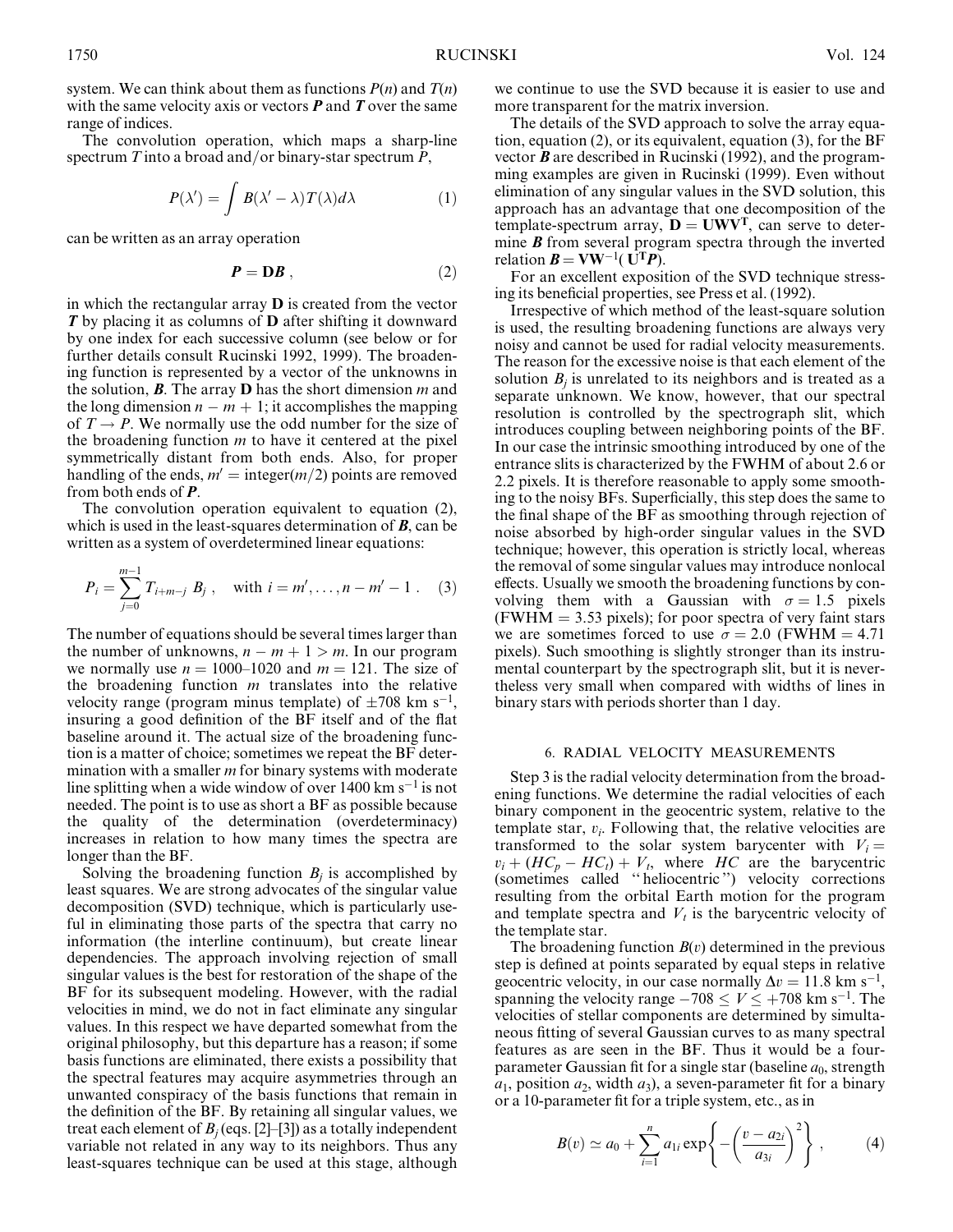where  $n$  represents the number of stellar components in the system. We found that least-squares Gaussian fits for single stars are usually stable, while those involving more components (binary, triple, and higher multiplicity systems) are numerically unstable, forcing us to fix or manually adjust the width parameters  $a_{3i}$ .

In the triple systems that we have encountered so far, the most typical combination has been a broad-lined close binary accompanied by a sharp-line, slowly rotating star. In such situations we first leave the width and position of the third, sharp component floating in order to determine the best possible parameters for its subsequent subtraction from the BF. For the example shown in Figure 1, the Gaussian widths for the binary components were *assumed* at  $a_{31} = 110$  km s<sup>-1</sup> and  $a_{32} = 70$  km s<sup>-1</sup>, while the width  $a_{33}$ was *determined* at 24.74  $km s^{-1}$ . We found that situations similar to that shown in the figure require a careful removal of the third-component signature. In order to define the BF for the close binary the best way possible, we cannot remove the averaged signature of the third star from many spectra and must subtract it as it is defined for the same observation. There may be many reasons why subtraction of the averaged third-star peak leaves too large residuals, including small changes in the effective resolution, imperfections in the geocentric to barycentric transformations, or instabilities in the spectrograph. Obviously this approach reduces the accuracy of the third-star velocities, but our goal has been to determine the best velocities for the close binary, so we accept this limitation. The BF for the binary is usually very well defined; see for example Figure 4 in Paper IV for HT Vir.

The random radial velocity errors for binaries occurring in triple systems are only slightly larger than for the isolated binaries, typically by less than 1 km s<sup>-1</sup> in the errors of  $V_0$ ,  $K_1$ , and  $K_2$ ; this increase may simply reflect more degrees of freedom in the problem (see the discussion in  $\S$  8, and Fig. 4). Much more difficult to characterize are systematic uncertainties. One manifestation of such uncertainties is the presence of an undesirable '' cross-talk '' in the three-feature fits in that the third-star velocities sometimes correlate with the binary phase. We always check the third-star velocities for dependence on the binary phase. We found such a correlation in three cases, SW Lyn in Paper IV and in V2388 Oph and II UMa in Paper VI; the rather extreme case of II UMa is explicitly discussed in Paper VI. It is usually quite difficult to find reasons for the cross-talk, and each case seems to be unique. Faintness of the star (SW Lyn) and/or poor spectra certainly magnify the problem, which appears to depend on such factors as the location of the third peak in the BF relative to the peaks for the binary system stars (i.e., with which component the third peak merges most of the time) or the overall degree of the line splitting for the binary system (which depends on the orbital inclination). Typically the cross-talk increases the error per observation of the third star from the expected level (for a sharp-line star) of 1.2–1.3 km s<sup>-1</sup> to the level of 1.5–2.5 km s<sup>-1</sup>. Except for noting the presence of the cross-talk, we are not in position to study it more extensively given the different type of the binary-phase dependence in each case. Our hope is that the cross-talk will average out in the velocities of the third component, although the final proof will come only through external comparisons. The stress has always been on the quality of the binary solutions, perhaps at the expense of the quality of the radial velocity data for the third components.

We measure the radial velocities for the binary components—and, if necessary, of a spectroscopic companion but do not estimate the accuracy of the radial velocity measurements at this stage. In principle it is possible to establish a relation between the  $S/N$  in the spectrum and in the broadening function (Rucinski et al. 1993), but further propagation of the errors into the velocity errors is more complex and depends on many factors. While such a relation would definitely be needed for a full modeling of the BFs, we feel that the complexity of the error analysis is not warranted in our case. Thus we do not determine the radial velocity errors from the individual BFs but evaluate them externally later from the orbital velocity solutions. Such estimates may perhaps be overly pessimistic, as they incorporate systematic deviations from the orbital motion models. Most importantly, however, the random errors are not the limiting factor in our results; the real difficulty is in the evaluation of the systematic uncertainties. We address this issue in  $\S$  9 after describing the orbital solutions ( $\S$  7) and the externally evaluated random errors  $(\S 8)$ .

### 7. ORBITAL SOLUTIONS

Step 4 of the reductions is the determination of the radial velocity orbit using the individual velocities of both components at all observed orbital phases. Currently, we do so by measuring the individual velocities of components, although a more global approach involving the modeling of the broadening functions would definitely be much preferable. The broadening functions have the potential of providing much more information than just simple velocity centroids, so that the orbital solutions could be carried to a much higher level of sophistication than in this series of papers. Such use of the BFs was described in Rucinski (1992), Lu & Rucinski (1993), and Rucinski et al. (1993), where the modeling of the BF shape was advocated. Full modeling of this type requires knowledge of the orbital inclination, which is usually not available, and involves a simultaneous determination of the radial velocity span  $K_1 + K_2$ , the mass ratio  $q$ , and the degree-of-contact parameter f. The complexity of such a global approach is the main reason why we continue to use single velocities to characterize motions of stellar components, but we do recognize limitations of this approach, which may generate systematic uncertainties in the final results; this is discussed in  $\S$  9. We should add that originally this program was intended to provide the  $V_0$ -values from a small number of radial velocity measurements to relate to the then newly available Hipparcos tangential velocities. However, with time our program acquired its current significance as the main contributor of radial velocity orbits for short-period binaries (this circumstance taking place partly '' by default '' through a surprising lack of similar programs at other observatories). Thus we continue to use the Gaussian fits but recognize that all our spectra and the broadening functions may be used for a much more extensive modeling.

All short-period binary systems observed by us so far have circular orbits resulting in sine-curve variations of orbital velocities. The only exception that we had to consider is the third star in the system of HT Vir (Paper IV), which is on an eccentric orbit; for this case we used the model of Morbey (1975). Because eclipse effects of rotationally broadened lines change line shapes and produce undesirable radial velocity shifts, we eliminate observations close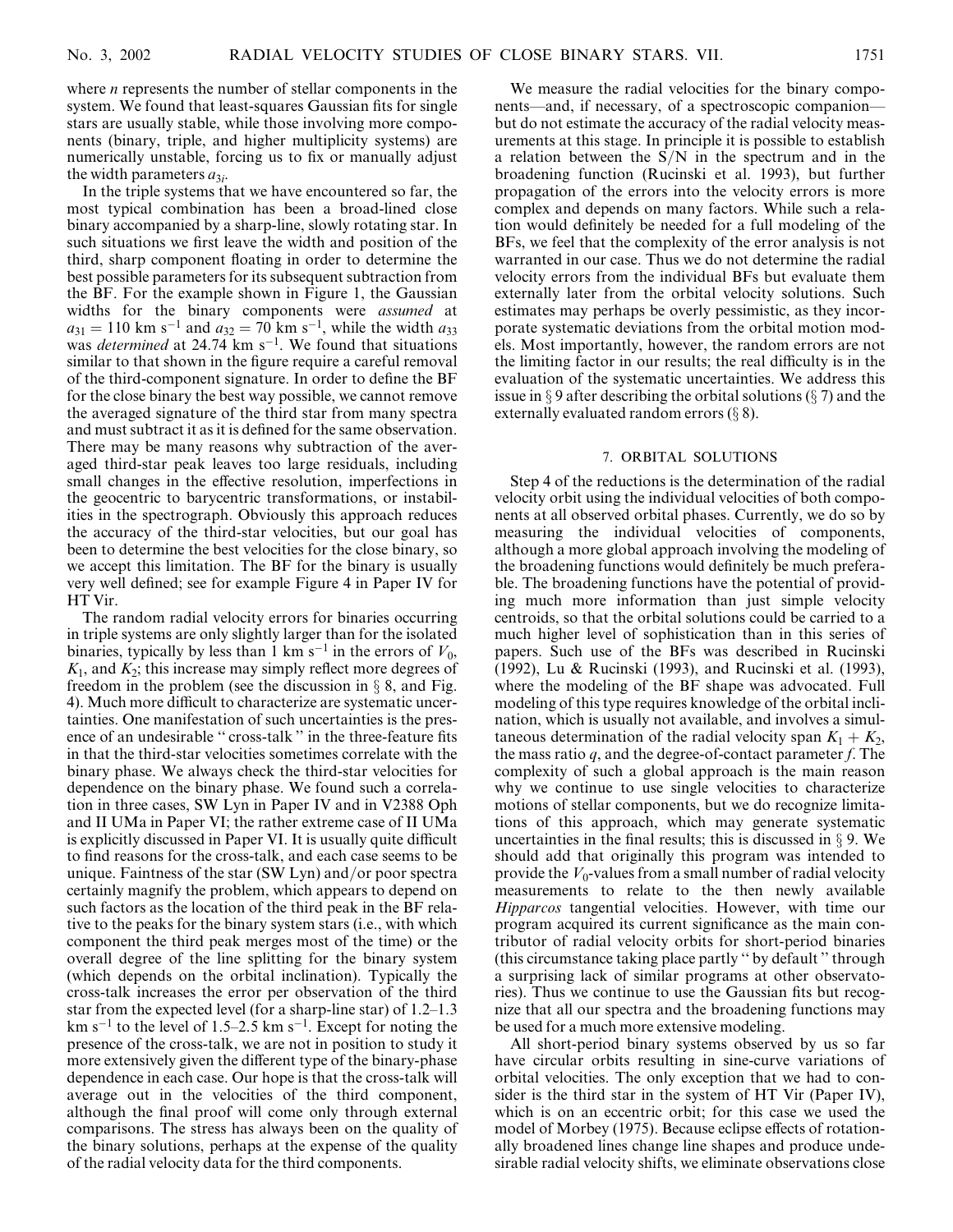to orbital conjunctions, usually within the phase ranges 0.85–0.15 and 0.35–0.65.

The orbital solutions are obtained iteratively. First, we use the linear model of two sine curves and one constant value, with an assumed moment of the primary eclipse  $T_0$ . Thus, for k observations, we simultaneously fit by leastsquares 2  $\times$  *k* equations of the type

$$
V_1(\phi_l) = V_0 - K_1 \sin \phi_l + 0 , \qquad (5)
$$

$$
V_2(\phi_l) = V_0 - 0 + K_2 \sin \phi_l ,
$$

$$
l=0,\ldots,k-1\;, \qquad \qquad (6)
$$

where  $\phi$  is the orbital phase,  $\phi_l = (t_l - T_0)/P$ . Similarly to  $T_0$ , the period P is usually taken from literature sources and is fixed; only in a few cases we attempted to improve its value. The equations can be weighted at this point when observations are of different quality. The weighting schemes are discussed in descriptions of stellar systems in individual papers and are given in the tables with radial velocities. Note the sign convention in the equations, which implies that we usually start with an assumption that the primary, more massive component (star 1) is eclipsed at the photometric primary minimum. In other words we assume that, for a contact system, the configuration is of an A-type contact binary. We identify the W-type systems when this assumption is not valid.

The resulting  $V_0$ ,  $K_1$ ,  $K_2$  are the first approximations of the orbital parameters. The next step in the iterative solution consists of the application of the linearized versions of equations (5)–(6) for  $\Delta V_0$ ,  $\Delta K_1$ ,  $\Delta K_2$ , and  $\Delta T_0$ . We always first use any available literature value for  $T_0$  and then improve it by solving the linearized equations until all corrections  $\Delta$  no longer change. It is at this stage that we determine random-error uncertainties of the orbital parameters and the radial velocity errors per observation.

# 8. MEAN STANDARD ERRORS

Least-squares solutions of the linearized equations (5)– (6) can provide the mean standard errors of the orbital parameters  $V_0$ ,  $K_1$ ,  $K_2$ , and  $T_0$ . We do not use such errors because they usually underestimate the random error uncertainties. Instead we use the '' bootstrap-sampling '' technique, which involves multiple (thousands of times) resampling of the data with possible repetitions, with subsequent solutions of all such data sets. By forming statistics of the spread in the resulting parameters and by determining the inner 67% distribution ranges, we estimate equivalents of the mean standard errors. They are sometimes close to the linear estimates but are usually larger. In any case we consider them to be more realistic as they include interparameter correlations.

We have a sufficient amount of information from all of our orbital solutions to analyze the sizes and distributions of our random errors. For that purpose we used all of the available solutions, eliminating three systems observed at the Dominion Astrophysical Observatory, as reported in Paper I, and adding W Crv, described separately (Rucinski & Lu 2000), totaling 58 orbital solutions altogether.

The statistics of the mean standard errors per single observation  $\epsilon_i$  for the primary (*i* = 1) and the secondary  $(i = 2)$  components are shown in the top left panel of Figure 3. The median values of the errors are  $\langle \epsilon_1 \rangle = 5.48$  km

s<sup>-1</sup> and  $\langle \epsilon_2 \rangle = 11.50$  km s<sup>-1</sup>. The corresponding distributions for the errors of the radial velocity amplitudes  $\sigma(K_i)$ are shown in the top right panel. The median values are  $\langle \sigma(K_1) \rangle = 1.11$  km s<sup>-1</sup> and  $\langle \sigma(K_2) \rangle = 1.96$  km s<sup>-1</sup>. The center-of-mass velocities  $V_0$  are better established than  $K_i$ because two stars contribute in each solution to one number. The median value of these errors is  $\langle \sigma(V_0) \rangle = 1.07$  km s<sup>-1</sup>. Finally, the distribution of the mean standard errors of the initial epoch  $\sigma(T_0)$  is shown in the bottom right panel of

Figure 3. The median value for this error is  $\langle \sigma(T_0) \rangle =$ 

0.0011 days (about 1.5 minutes). The mean standard errors of the orbital parameters are correlated. The most interesting correlations are shown in Figure 4. The two top panels show the mean error of the center-of-mass velocity  $\sigma(V_0)$ , which appears to be a convenient measure of the quality of the orbital data. It depends on the brightness of the system and on the orbital period. It is confined within less than 1.5 km s<sup>-1</sup> for  $V_{\text{max}} < 8.5$  but increases to slightly over 2 km s<sup>-1</sup> for  $V_{\text{max}} \ge 10$  (top left). The scatter in  $\sigma(V_0)$  increases for short-period systems (top right), but this may be due to the fact that most of our targets had periods within 0.3–0.6 days, in a range where a genuine frequency maximum exists in the volume-limited samples of contact binaries (Rucinski 1998). The systems with longer periods  $(P > 0.8$  days) tend to show small errors, but these are exactly the binaries that had been overlooked before among the bright stars and have been easy targets for our program. The error  $\sigma(V_0)$  correlates tightly with  $\sigma(K_i)$  and with  $\epsilon_i$ , as shown in the four bottom panels of Figure 4. A particularly close correlation with the slope close to unity exists between  $\sigma(K_1)$  and  $\sigma(V_0)$  (*middle* left).

Binaries observed in spectroscopic triple systems show slightly larger random errors than when isolated, typically by less than 1 km s<sup>-1</sup> in the errors of  $V_0$ ,  $K_1$ , and  $K_2$ . Such binaries are shown by open symbols in all plots in Figure 4.

#### 9. SYSTEMATIC UNCERTAINTIES

It is difficult to evaluate systematic uncertainties of our results. The systematic errors depend in a complex way on the orbital parameters and couple with the random errors. The main source of systematic errors is the measurement of radial velocities from the broadening functions. We approximate the center-of-mass positions with the light centroids and measure the centroids by fitting Gaussians. The latter assumption, that the radial velocities of the light centroids coincide with radial velocities of the mass centers, is—in general—not fulfilled by distorted components in close binary systems and is particularly dangerous for contact binaries where the peaks in the BFs are not symmetric, with steeper outer parts and more gently sloping inner parts. Direct modeling of the BFs would avoid this systematic error (see the end of this section).

Some insight into systematic uncertainties involving the Gaussian approximation of the peaks in the broadening functions can be obtained by applying Gaussians of various widths and evaluating systematic shifts in the results. We will consider here, as a case study, a typical, 9 mag, A-type contact system, GM Dra, from the immediately preceding paper in this series, Paper VI.

Let us first consider one broadening function for the orbital phase 0.283 of GM Dra (bottom, Fig. 5). For this particular broadening function we would normally select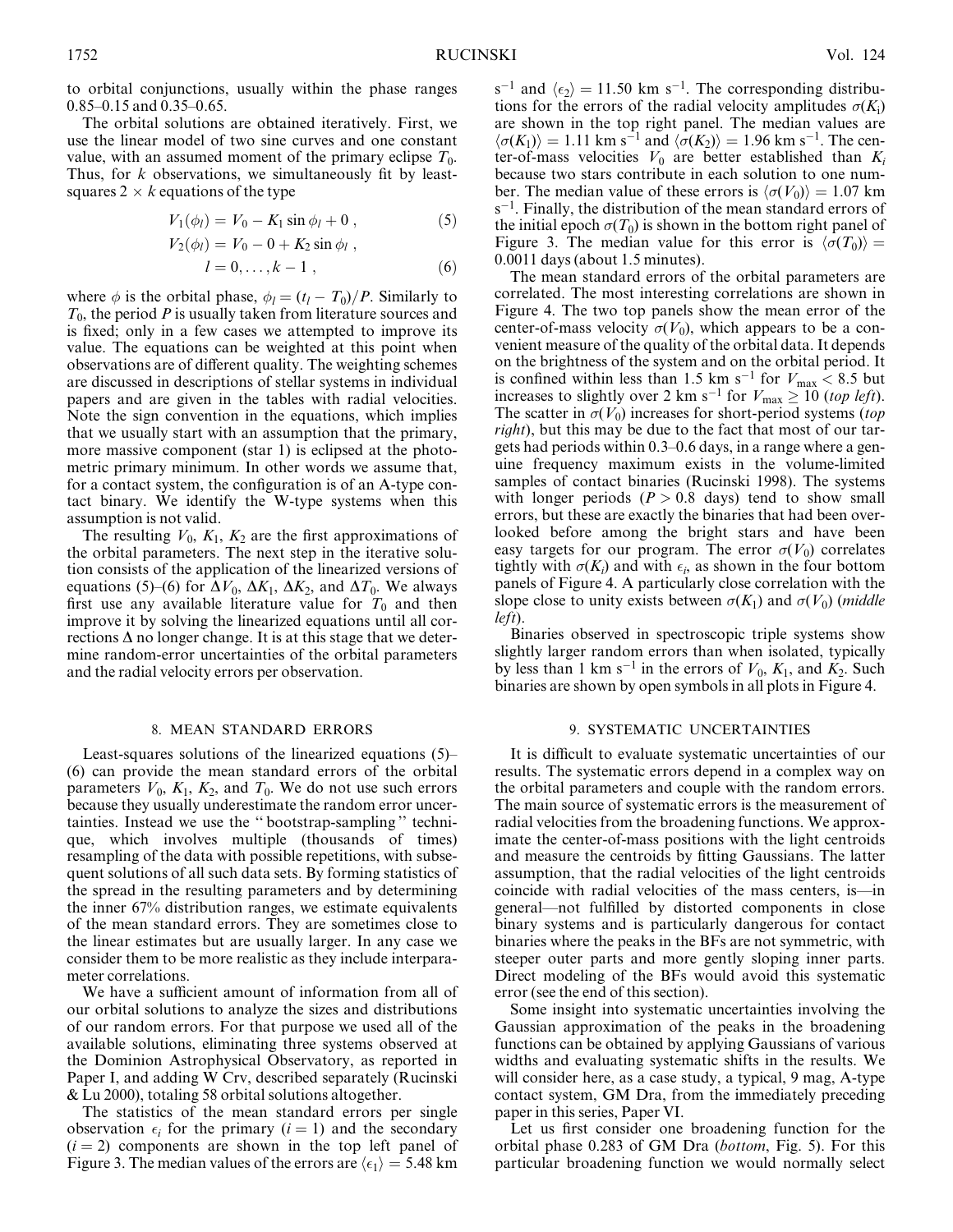

Fig. 3.—Distributions of mean standard errors for program binaries. The histograms give the distributions of the error per observation (for each component)  $\epsilon_i$  and of the errors of orbital parameters  $\sigma(V_0)$ ,  $\sigma(K_1)$ , and  $\sigma(K_2)$ , all expressed in kilometers per second. The bin sizes are given in the y-axis labels. In the two top panels solid-line histograms are for the primary components  $[\epsilon_1$  and  $\sigma(K_1)]$ , while the dotted histograms are for the secondary components  $[\epsilon_2$  and  $\sigma(K_2)]$ . The last panel gives the distributions of mean standard errors for the initial epoch  $T_0$  in units of 0.0001 days.

the best-fitting Gaussians to have the width parameters  $a_{31} = 120$  km s<sup>-1</sup> and  $a_{32} = 80$  km s<sup>-1</sup> (see eq. [4]). However, as an experiment, we considered widths between the estimated narrowest and widest acceptable values of  $a_{3i}$ .  $a_{31} = 100-140$  km s<sup>-1</sup> and  $a_{32} = 60-100$  km s<sup>-1</sup>. The extreme cases are shown by dotted and broken lines in Figure 5. For the full range of widths the change in the measured velocity of the primary component is from  $-28.86$  km s<sup>-1</sup> to  $-31.27$  km s<sup>-1</sup>, while the change for the secondary component is from  $+261.44$  km s<sup>-1</sup> to  $+262.49$  km s<sup>-1</sup>. Thus systematic errors in radial velocities appear to be at a level of 1.5 to 2.5 km  $s^{-1}$ , with larger velocities (in the absolute sense) associated with larger assumed widths of the fitting Gaussians.

Analysis of the type presented above can be done for all available broadening functions at all orbital phases. The four top panels of Figure 5 show the shifts in the measured centroids for all available observations of GM Dra, obtained around the orbital quadratures within the orbital phase ranges 0.15–0.35 and 0.65–0.85, as marked in the figure. The Gaussian widths  $a_{3i}$  were incremented in equal steps, and for each assumed width a full radial velocity determination was performed. As we can see in the figure, the systematic effects are clearly present, especially for the secondary (less massive) component. The shifts are typically at the level below 2  $km s<sup>-1</sup>$  for the primary component, but shifts of the order  $5-7$  km s<sup>-1</sup> are not uncommon for the secondary component. The shifts depend on the side of the binary system (or the sign of the radial velocity) observed at a given orbital quadrature. The overall tendency appears to be that the wider Gaussian width  $a_{3i}$  results in velocities farther away from the center-of-mass velocity, i.e., ones that should lead to systematically larger values of the orbital amplitudes  $K_i$ . This is confirmed by the actual determinations of the radial velocity orbits for the extreme values of  $(a_{31}, a_{32})$ pairs, selected to deviate from the optimal values of 120 and 80 km s<sup>-1</sup> by  $\pm 20$  km s<sup>-1</sup>. The systematic changes for the particular case of GM Dra strongly depend on the parameter considered. While the changes in  $V_0$  are within  $+0.09$  and  $-0.16$  km s<sup>-1</sup>, those in the amplitudes are larger:  $-0.34$  and  $+0.15$  km s<sup>-1</sup> for  $K_1$  and as much as  $-4.30$  and  $+5.97$  km s<sup>-1</sup> for  $K_2$ . While the ranges of the Gaussian widths  $a_{3i}$  were intentionally exaggerated in the experiment to estimate the largest systematic deviations, we clearly see that systematic effects may set an important limitation on our results. For comparison, we note that the random errors of the orbital parameters of GM Dra are  $\sigma(V_0) = 1.52$  km s<sup>-1</sup>,  $\sigma(K_1) = 1.75$  km s<sup>-1</sup> and  $\sigma(K_2) = 2.50$  km s<sup>-1</sup> (Paper VI). Thus, for this particular binary, the systematic uncertainty appears to be larger than the random error only for  $K_2$ , but then it is even 2 times larger.

Optimally, the systematic effects resulting from the use of different widths in the Gaussian fits should be evaluated for each binary through a process similar to that applied to GM Dra. However, we feel that it is impractical to perform similar analyses for all systems in this program. Besides we know that the application of the Gaussian fits is—in any case—a crude approximation and that the best approach would be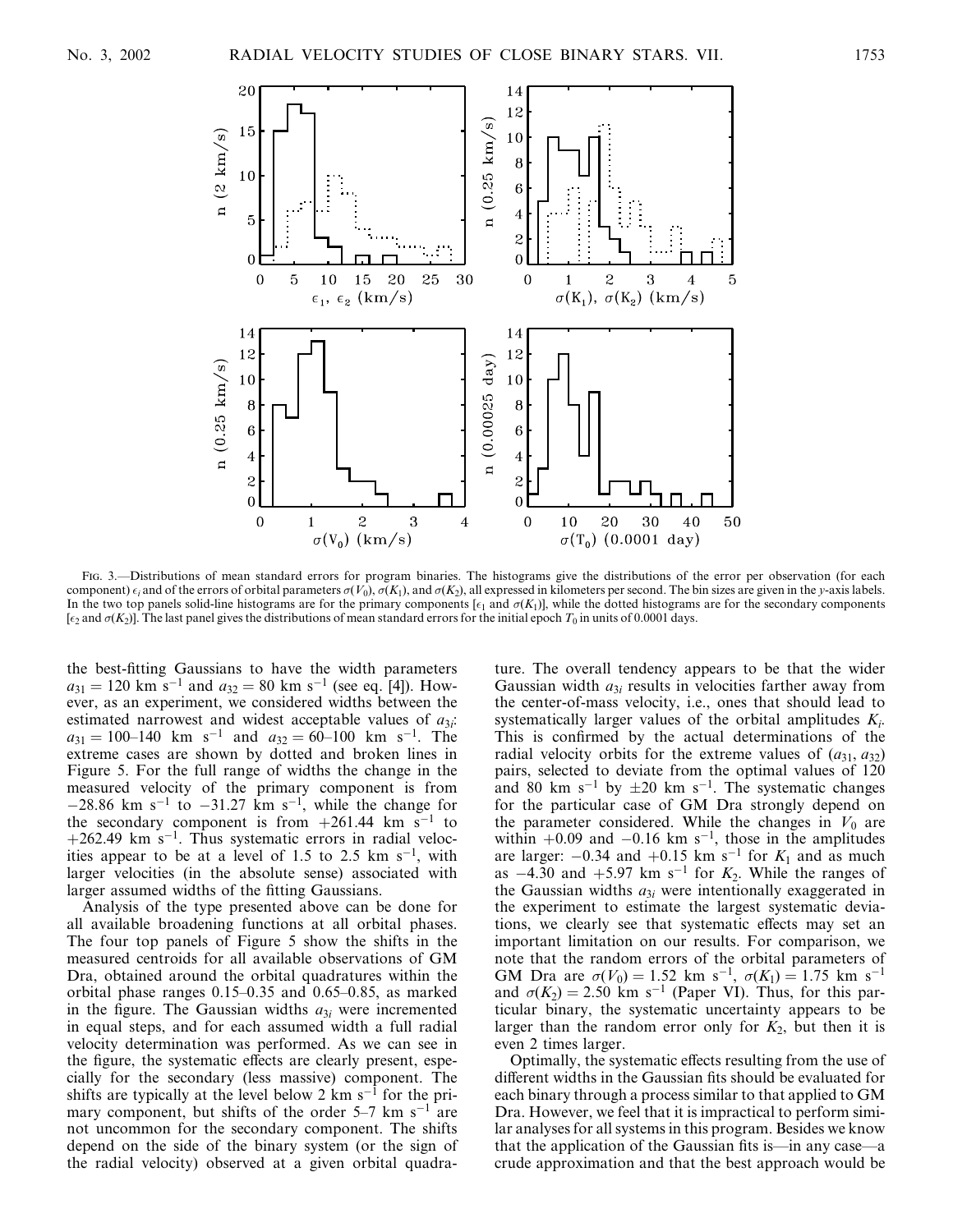

Fig. 4.—Correlations between various mean standard errors as given in the axis labels. Top:  $\sigma(V_0)$  as a function of  $V_{\text{max}}$  and the orbital period, P.  $\sigma(V_0)$  is a convenient measure of the solution quality and correlates tightly with  $\sigma(K_1)$ , as shown in the middle left panel. The middle right panel shows the correlation between  $\sigma(K_1)$  and  $\sigma(K_2)$ . This correlation is not perfect because of the very large range of mass ratios observed among binaries of this program. The two bottom panels show the errors per observation  $\epsilon$ ; the left panel shows the correlation between  $\epsilon_1$  and  $\sigma(K_1)$ , while the right panel shows the correlation between  $\epsilon_1$  and  $\epsilon_2$ . In all panels binaries analyzed through subtraction of the third-component signatures from the broadening functions are marked by open circles. All quantities are expressed in kilometers per second.

to model the broadening functions as was done in Rucinski (1992), Lu & Rucinski (1993), and Rucinski et al. (1993). Full BF modeling would permit the inclusion of more spectra than we utilize now, because currently we measure for radial velocities only those BFs which show a clear splitting of the spectral signatures. By the addition of these spectra we would increase the available material by about 20%– 30%, which would only slightly reduce random errors and thus produce a very modest improvement in accuracy. Much more important would be a reduction or the entire elimination of the systematic errors, which may reach levels of 5–7 km s 1 . For most binaries in this program, this would typically correspond to about  $2\% - 3\%$  error in  $K_i$ , but in

some extreme cases of small semiamplitudes, the errors may reach 10%–15%. While the approach involving combined radial velocity and light-curve modeling would avoid the main systematic effects, it would require a considerable organizational and computational effort, introducing large delays in our mostly observational program. Since our radial velocity observations are—for most systems—the first and the only ones, we decided to accept the level of systematic errors generated by the use of the measuring Gaussians and make our solutions generally available, keeping in mind their systematic uncertainties, which must be taken into account when considering the overall accuracy of our program.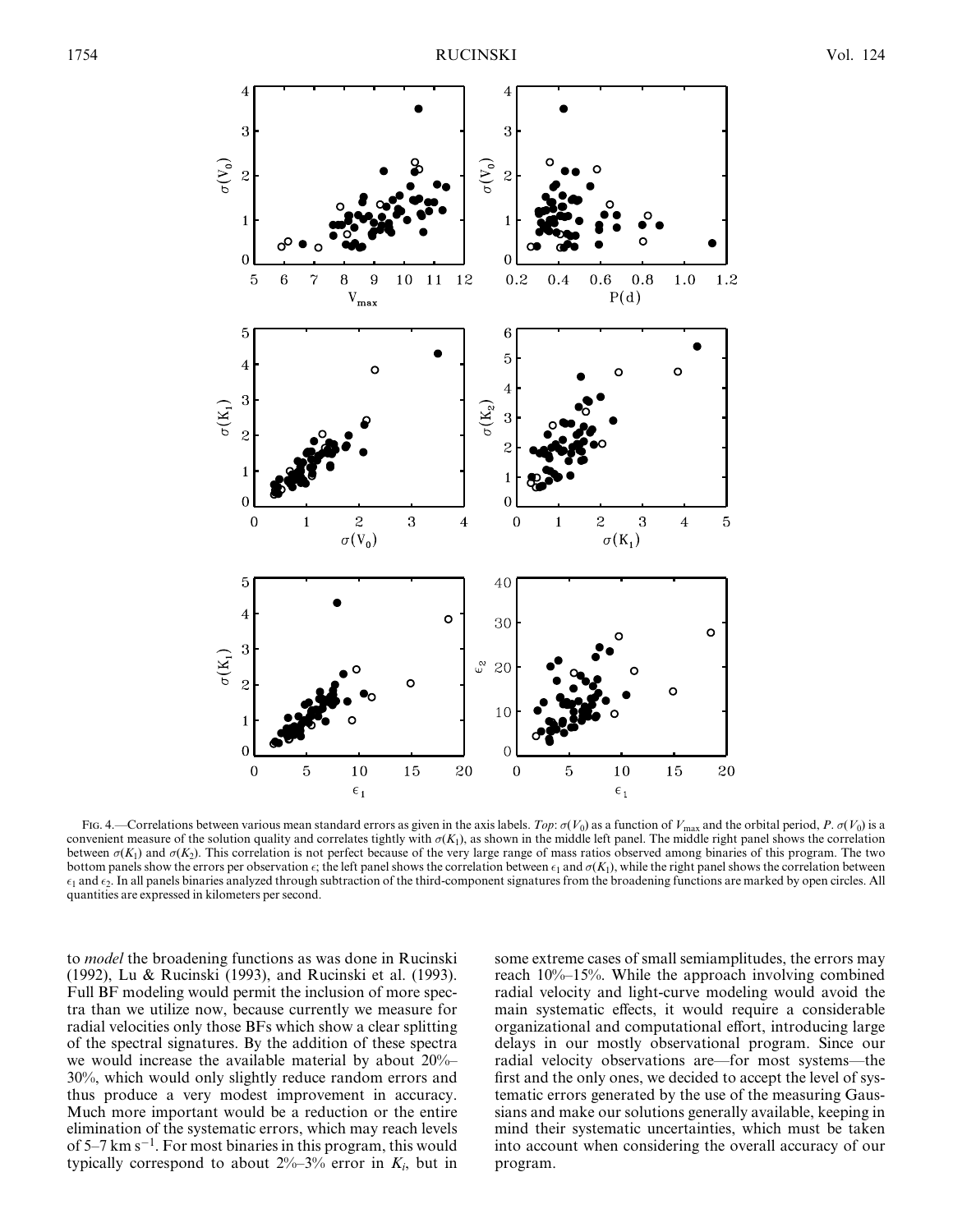

Fig. 5.—Top four panels: Shifts in the measured velocities for the primary (left) and secondary (right) components of GM Dra (Paper VI) vs. the Gaussianwidth parameter  $a_{3i}$  (see text). Each line is for one broadening function at one orbital phase within ranges around the two orbital quadratures, as marked in the panels. The bottom panel shows one broadening function of GM Dra at the orbital phase 0.283, approximated by the Gaussians with the width parameters  $[a_{31}, a_{32}]$  considered most extreme for this case: (100, 60) km s<sup>-1</sup> (dotted line) and (140, 100) km s<sup>-1</sup> (broken line).

#### 10. CONCLUSIONS AND PLANS

The ongoing survey of close binary systems with periods shorter than 1 day currently being conducted at the David Dunlap Observatory has resulted in a consistent set of radial velocity orbits for 60 previously unobserved binaries to approximately the 11th magnitude. While at the start the survey concentrated on systems that simply had not been studied before (for various reasons, but mostly because of inadequate instrumentation and data-analysis tools some half a century ago, when this field was very active), the photometric discoveries of the Hipparcos satellite are now dominating in numbers. There was only one *Hipparcos* system among the first 20 orbits (Papers I and II), nine such

systems among the next 20 orbits (Papers III and IV) and 15 such systems among the most recent 20 orbits (Papers V and VI). About 50 known, photometrically discovered binaries still remain to be observed and analyzed, and new ones are constantly added to catalogs, some of them quite bright. Regrettably, apparently there is no similar survey for the southern hemisphere.

Our survey is quasi-random in the sense that we observe all short-period ( $P < 1$  day), bright, previously unobserved binaries. With such criteria the contact binaries absolutely dominate in numbers. Among the 60 systems described in the previous six papers, only eight were not contact systems. This is partially due to strong selection effects against the detection of detached binaries, but mostly due to the very